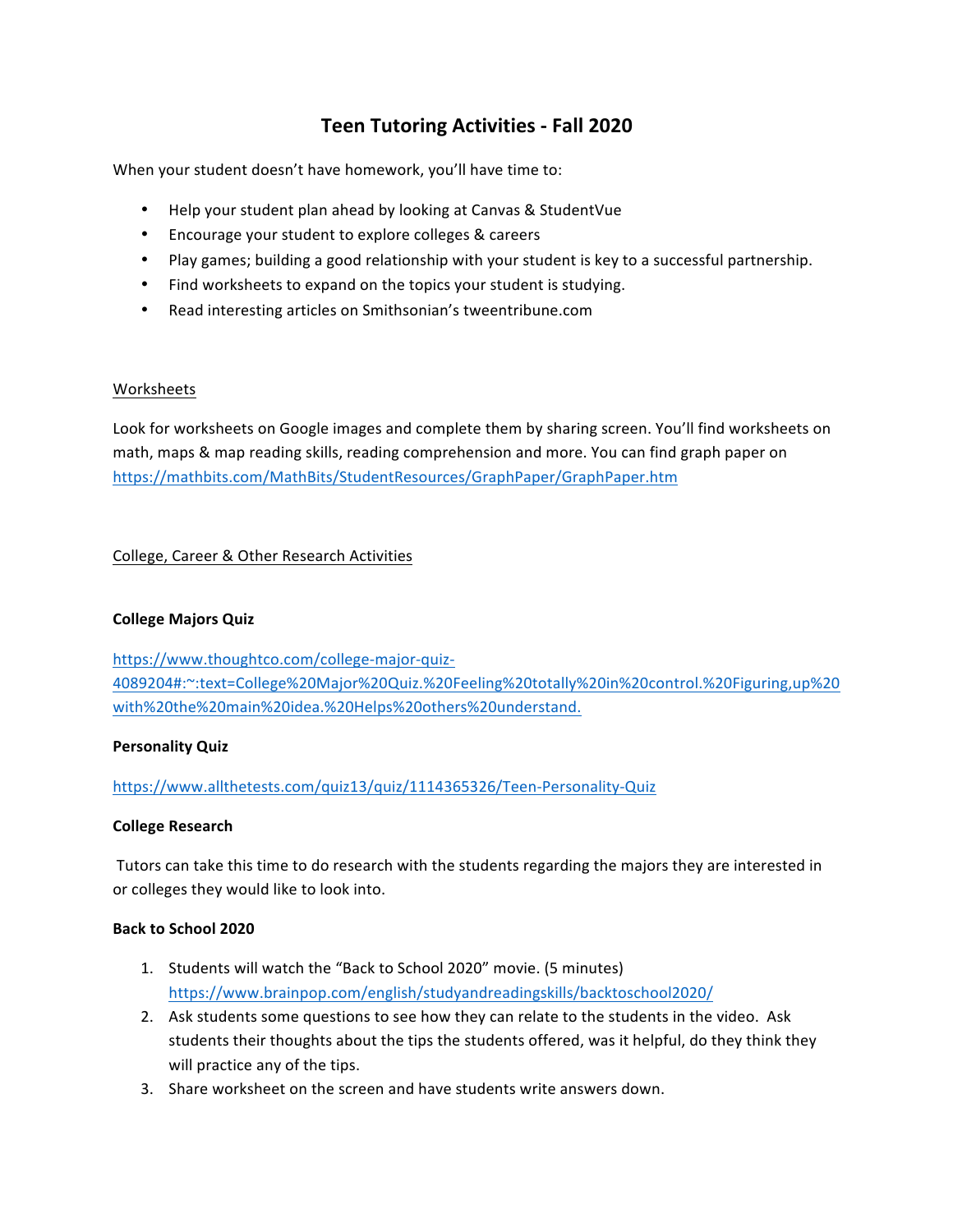https://www.brainpop.com/english/studyandreadingskills/backtoschool2020/graphicorganizer/

4. Lastly, have them share their responses.

### **Other Research Activities**

Some centers offer prizes to teens for completing research activities so ask your center staff about that.

- . Each activity should take around 15 minutes, if not more.
- Check in with staff after completion. Staff will initial.
- . Finish 3 activities and your name will be added to a draw. Every month, 2 names will be drawn for a prize. Those 2 people can choose what \$10 gift card they want.

| Describe a job you would want<br>to have. Research a training                                                                                                                   | Read a current events article.<br>Discuss with tutor, what                                                                                                                   | Find a 30-second commercial.<br>Discuss with tutor: what                                                                                                                                       |
|---------------------------------------------------------------------------------------------------------------------------------------------------------------------------------|------------------------------------------------------------------------------------------------------------------------------------------------------------------------------|------------------------------------------------------------------------------------------------------------------------------------------------------------------------------------------------|
| program or internship that<br>would help you reach that job.                                                                                                                    | happened? Was there a<br>problem, and if so, what was<br>it? Was the problem solved.<br>and if so, how was it solved?                                                        | product is it trying to sell? How<br>does it get people to want to<br>buy it?                                                                                                                  |
| Draw a mural (on letter-sized<br>paper) to promote a cause you<br>think is important, or in the<br>style of an artist you admire.                                               | Think of a cause you're<br>interested in. Why is it<br>important? Create a poem or<br>song about it.                                                                         | Read a science article. Discuss<br>with tutor the main idea, if<br>there was an experiment and<br>what it was, and if there was a<br>conclusion and what it was.                               |
| What famous mathematician<br>or scientist was born this<br>month? What year were they<br>born? What did they do or<br>discover?                                                 | Research a Nobel Peace Prize<br>recipient. When did they<br>receive this award? What did<br>they do to receive this award?<br>What do they do now?                           | Organize your binder/folder<br>with tutor. Do so by date, by<br>subject, or another way.                                                                                                       |
| Research a college or<br>university. Where is it? What's<br>the student population like?<br>What fields of study and what<br>sports does it have?                               | What's your current favorite<br>song? Find 3 cools facts about<br>the singer. Why do you like the<br>song? Discuss with tutor.                                               | Research an artist. When was<br>that artist active? What is<br>his/her style? What is one of<br>his/her well-known works?                                                                      |
| Do your homework (and<br>study) for 60 minutes without<br>staff/tutor reminders.                                                                                                | Research a video game<br>designer. How did they get into<br>this career? Where did they go<br>to school? What company do<br>they work for? What games<br>have they designed? | Create a board game for 2<br>players. It should involve taking<br>turns, thinking, and problem-<br>solving in some way. This can<br>count as two activities if it<br>takes 2 days to complete. |
| Create a club for your school<br>that doesn't currently exist.<br>What is the club? What are the<br>rules of the club? What can you<br>do to bring this club to your<br>school? | Teach someone how to play<br>chess/Learn how to play chess.<br>What are the rules? How do<br>vou win?                                                                        | Plan your own ideal breakfast,<br>lunch, and dinner menu.<br>Include at least one protein in<br>each meal. Share with<br>staff/tutor.                                                          |

Games for Tutor & Teens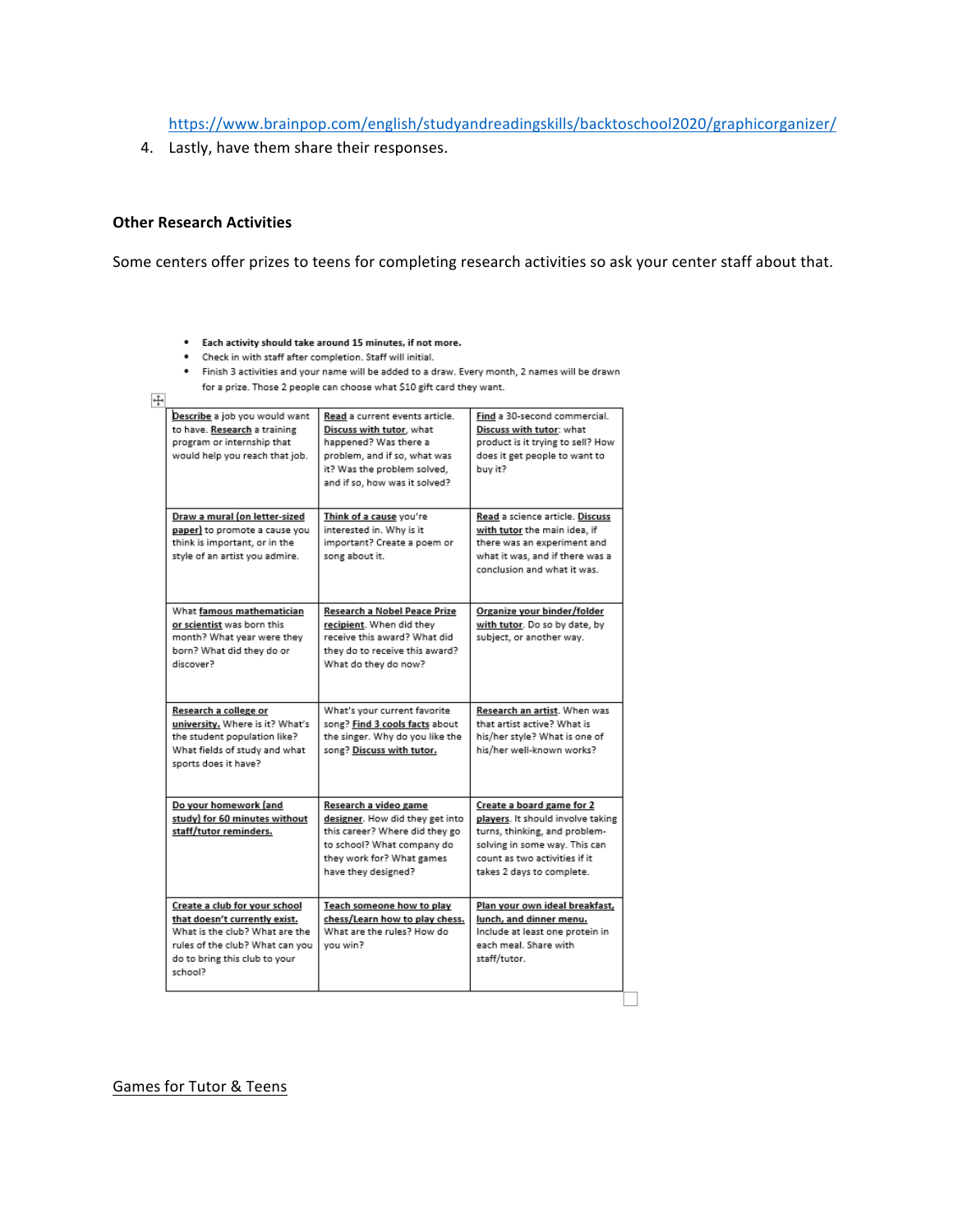#### **Would You Rather Questions**



#### **More Would You Rather Questions**

https://tosaylib.com/would-you-rather-questions-teens/#:~:text=As%20an%20icebreaker%2C%20a%20game%20of%20%E2%80%9Cwould%20you,questions%20and%20be%20ab le%20to%20explain%20their%20answer.

#### **Kids Jeopardy**

https://jeopardylabs.com/

#### **Ultimate List of Riddles for Teens**

https://www.everythingmom.com/riddles/riddles-for-teens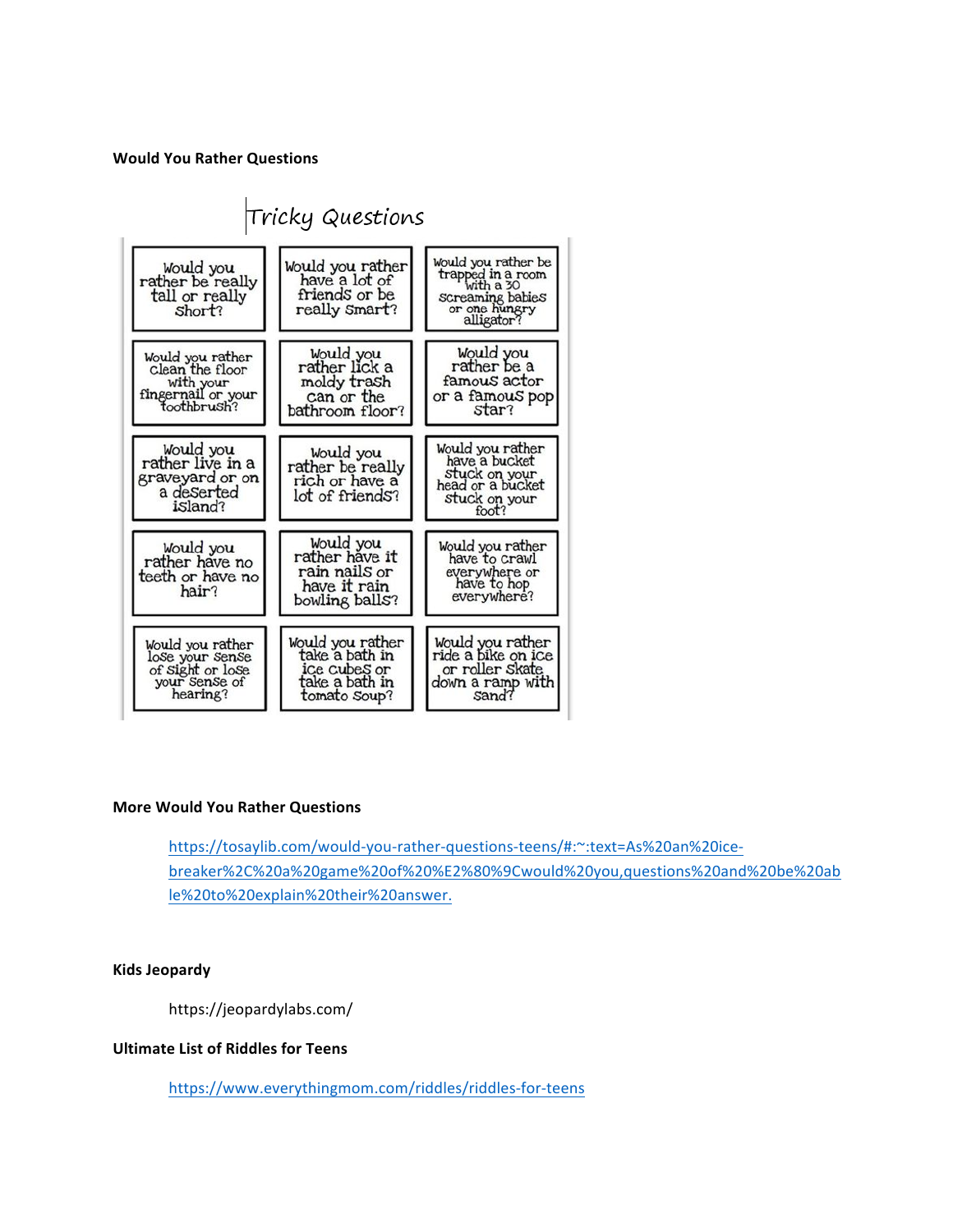## **Brain Teasers**

- 1. The Stroop Test https://sharpbrains.com/blog/2006/10/05/brain-exercise-the-stroop-test/
- 2. The Classic Attention Experiment https://sharpbrains.com/blog/2006/09/28/attention-andworking-memory/
- 3. Can you Identify Apple's logo? https://sharpbrains.com/blog/2015/04/01/brain-teaser-to-testattention-and-memory-can-you-identify-apples-logo/

## **Boggle**

Find as many words or the longest word possible.

https://www.puzzle-words.com/boggle-4x4/

## **Charades**

http://getcharadesideas.com/

## **Scattergories**

- 1. Go to https://swellgarfo.com/scattergories/ website
- 2. Click 'add a category' then 'make child- friendly'
- 3. Press categories and share your screen with your students
- 4. Tell everyone to get a pencil and paper and number it 1-12
- 5. The letter in the top left corner is the letter that all the words must start with
- 6. Click play and think of as many words as you can related to each topic within the time period
- 7. When the timer is done, you can go around in your group and share what you wrote. You get a point if it starts with the correct letter and no one else put down that word.
- 8. Play 2-4 rounds. The person with the most unique answers wins

#### **Crossword Puzzles**

https://lovattspuzzles.com/kids/childrens-online-puzzles/spellbound/

#### **Guess the word (Hangman)**

https://www.coolmathgames.com/0-hangman

#### **Pictionary**

- Go to https://sketchful.io/
- Name your character and press 'custom game'
- Give room link at the bottom of the page to the other participants
- Press 'use only custom words' and paste the following words into the box
	- Banana, eye, pillow, grass, hand, heart, baby, shirt, plant, earth, brush, waffle, run, doctor, popcorn, truck, fork, bug spray, newspaper, map, sunflower, cake, school, peach, vase, mask, science, firefighter, videogame, koala, boat, rocket ship, recycle, bottle, fast food, TV, cup, book, Starbucks, ear, watch, bagel, golf, pencil, tutor, tree, pizza, house, crab, frog, tent, table, boots, fruit, metro, camera, keys, school bus, pig, unicorn, purse, teeth, photo, remote, flower, kite, snake, ice cream, light, beach, McDonalds, swing, egg, half, music, hot dog, rocket ship, candle, giraffe, star, lemon, couch, necklace, shark, grapes, theater, haircut, jump<br>rope, alien, bat, witch, snake, scissors, tie, orange,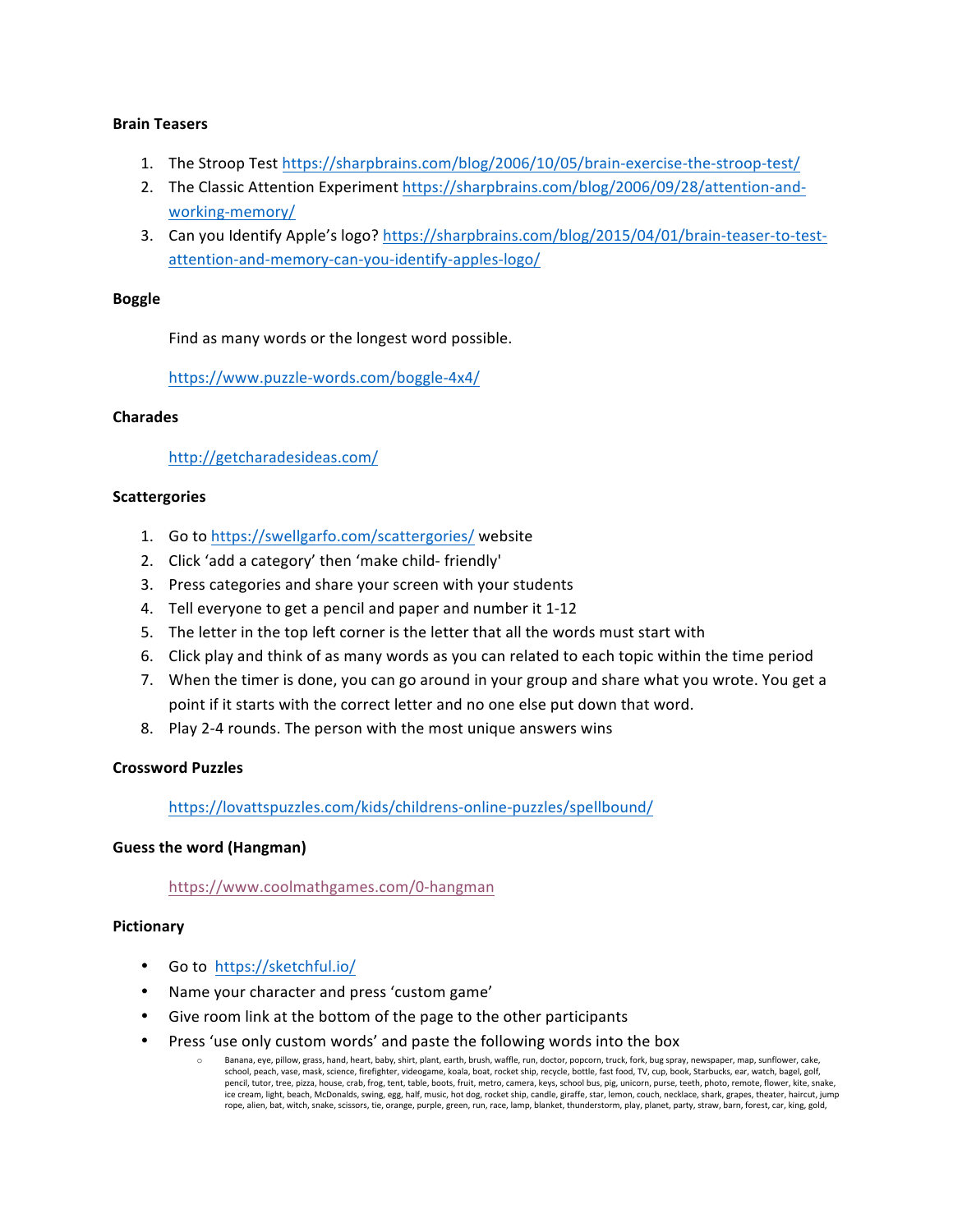mountain, apple, clock, bird, art, glasses, Netflix, Chick fil A, park, playground, beach, door, superman, Spiderman, Beyoncé, egg, backpack, Disney, Target, milk, soap, jack-o'-lantern, elephant, ocean, book, dog, ball, star, ice cream, drum, Christmas tree, spider, shoe, smile, hat, cookie, bird, kite, butterfly, cupcake, fish, grapes, socks, bed, phone, doll, trash can, Skateboard, sleep, sad, airplane, nose, eyes, apple, sandwich, Cherry, bubble, snow, Candy, roof, Nemo, Frozen, storm,<br>rice, pancakes, baseball, turkey, sand, mailbox, wing, farm stop light , desk ,teacher ,recess ,vacation ,hair tie ,sleeping bag ,tent ,braces, firefighter, Goldfish, Chips, Oreos, Potato, Carrot, Milkshake, Corn, Eggplant, Chocolate, Milk, Spaghetti, Burger, Taco, French Fries, Pickle, Waffle, Peanut Butter and Jelly, Chicken Nuggets, Butter, Beans, Flour, ice cream, Eggs, Turkey, Bacon, Water, Orange Juice, Lettuce, Popsicle, Pizza, Ramen, Ketchup, Cotton Candy, BBQ, Doughnut, Cracker, Cheese, Bathroom, School, United States, Bedroom, Playground, Zoo, Kitchen, Disneyland, White House, New York, Bus Stop, Library, Leash, Fire, Nail Polish, Sidewalk, Keychain, Headphones, Cereal, Car, Train, Bus, Airplane, knee, tape, slide, flowers, sink, fridge, stapler, ruler, clipboard, Mountain, teeth, flag, tomato, grill, necklace, hair, stop sign, glue, joker

- Make sure the visibility is on private so that other people do not join your game
- Once you see all the participants join the game on the left side of the screen, you can start and play the game
- On the right side of the screen you can type what you believe the drawing is. And you draw when it is your turn by clicking down on the mouse

#### **Synonym Memory**

#### https://matchthememory.com/Stephens-Synonyms

Student will choose two cards. Student will search to match the two cards that are synonyms.

There is a button to make a "grid" on the upper right hand. This will put "A1", "A2", "A3"... over each card so student is able to pick choices that way, and volunteer can click on their screen.

Adaptations: This website only has the one set of words. You cannot play again with same students, but you can use with different students. Or you can use again until student is confident with the words.

#### **Guess My Number**

https://amylemons.com/number-line-favorites/

•Objective: Students will be able to practice math terms such as even, odd, greater than, less than in this math game that is similar to Guess Who.

#### •Lesson steps:

- Staff will choose a number from the number line.
- Students will take turns asking questions such as:
- Is it even?
- Is it odd?
- How many digits?
- Is the number between ?
- Is it greater than ?
- Is it less than \_\_\_\_?
- Is there a  $(3)$  in the tens place?
- Is it a multiple of  $\qquad$  ?
- Students ask questions until they get to the correct number.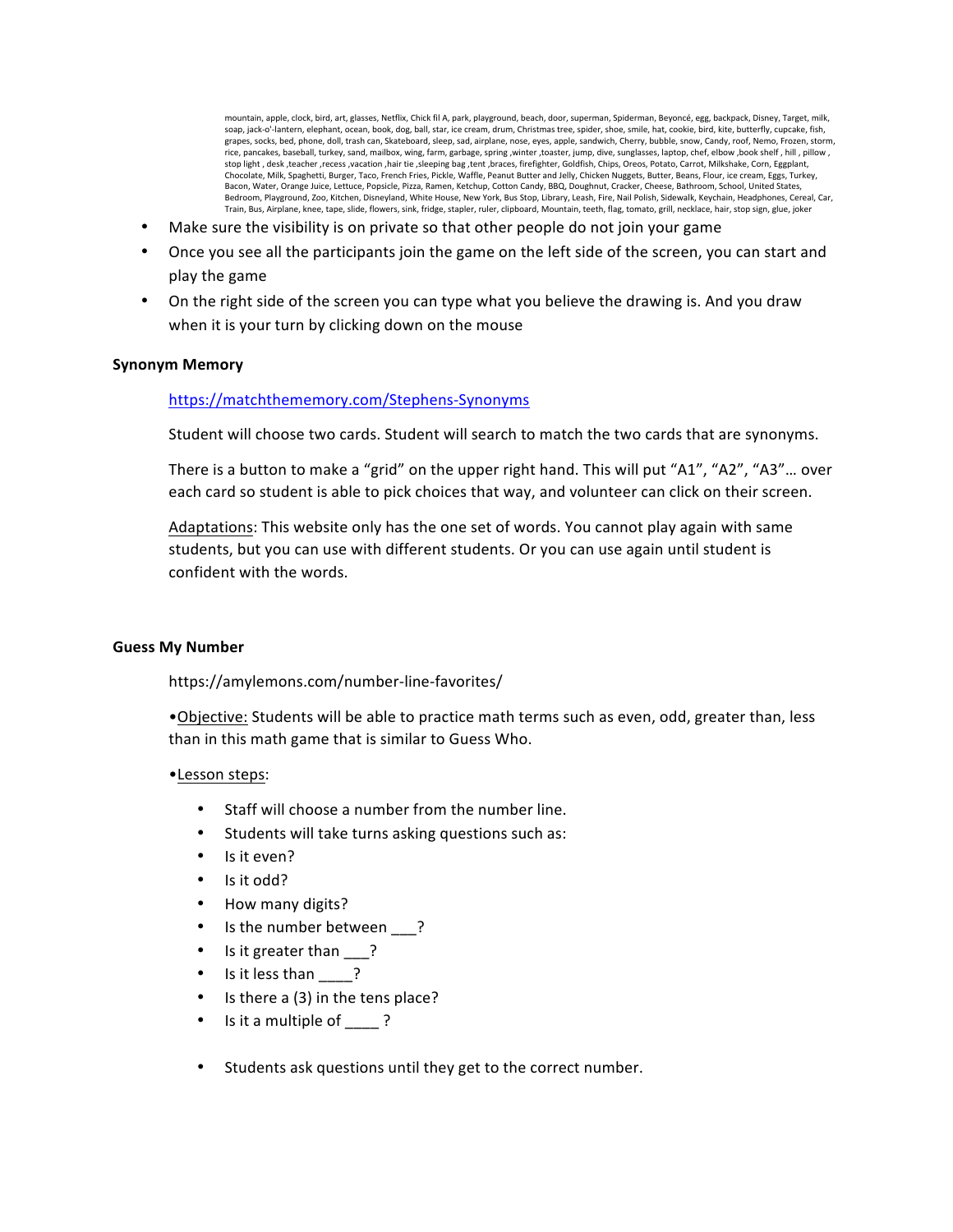## Games to Play with a Group

#### **True Facts**

Everyone privately messages the host a secret fact about themselves, and then the host shares them one by one. Everyone then has to vote who they think it belongs to.

#### **Stop – Category word game**

•Lesson steps: First you will pick any five categories (food, countries, names, ty shows, movies, books, etc.) then you will randomly select a letter. Once you pick the five categories and letter you start to write one thing for each category that starts with the random letter. The first one to fill in all the categories says "stop" and the other players stop writing. You all then share the answers you put for each category.

•Materials: Paper, pencil

#### **Code Names**

• Expected Time: 30 minutes

## https://gamerules.com/rules/codenames/

- The game needs the players to split into two even teams. One team claiming the blue agent cards and one team claiming the red agent cards.
- Each team should then appoint a spymaster, they will be the clue giver for the game. Only the spymaster should be able to look at the key for which clues belong to which team, with the blue squares belonging to the blue team, red squares belonging to the red team, white squares are civilians, and the black square is the assassin. You can see the key when you click the spymaster button. Share the codename player screen with all participants.
- The first spymaster will start the game by giving their team the first one-word clue. Clues are only given by the spymasters and these clues are the only time during the game that a spymaster should talk. The spymaster should make a point to not give away any additional information, even nonverbal information. Clues consist of one word and a number; The word is what the clue is and should focus on the cards that belong to your team, while the number is for how many cards this clue alludes to. The number is used only for the spymaster to tell the guessers how many code words his clue refers to and cannot also be a part of the clue. For example, if two of your clues are sea animals like whale and dolphin a spymaster might say "sea, 2", but you cannot use the number as part of your clue, so if trying to get your teammates to guess lemon and octopus you cannot say "sour, eight." The words your spymaster uses for clues cannot be any of the words visible in the grid either.